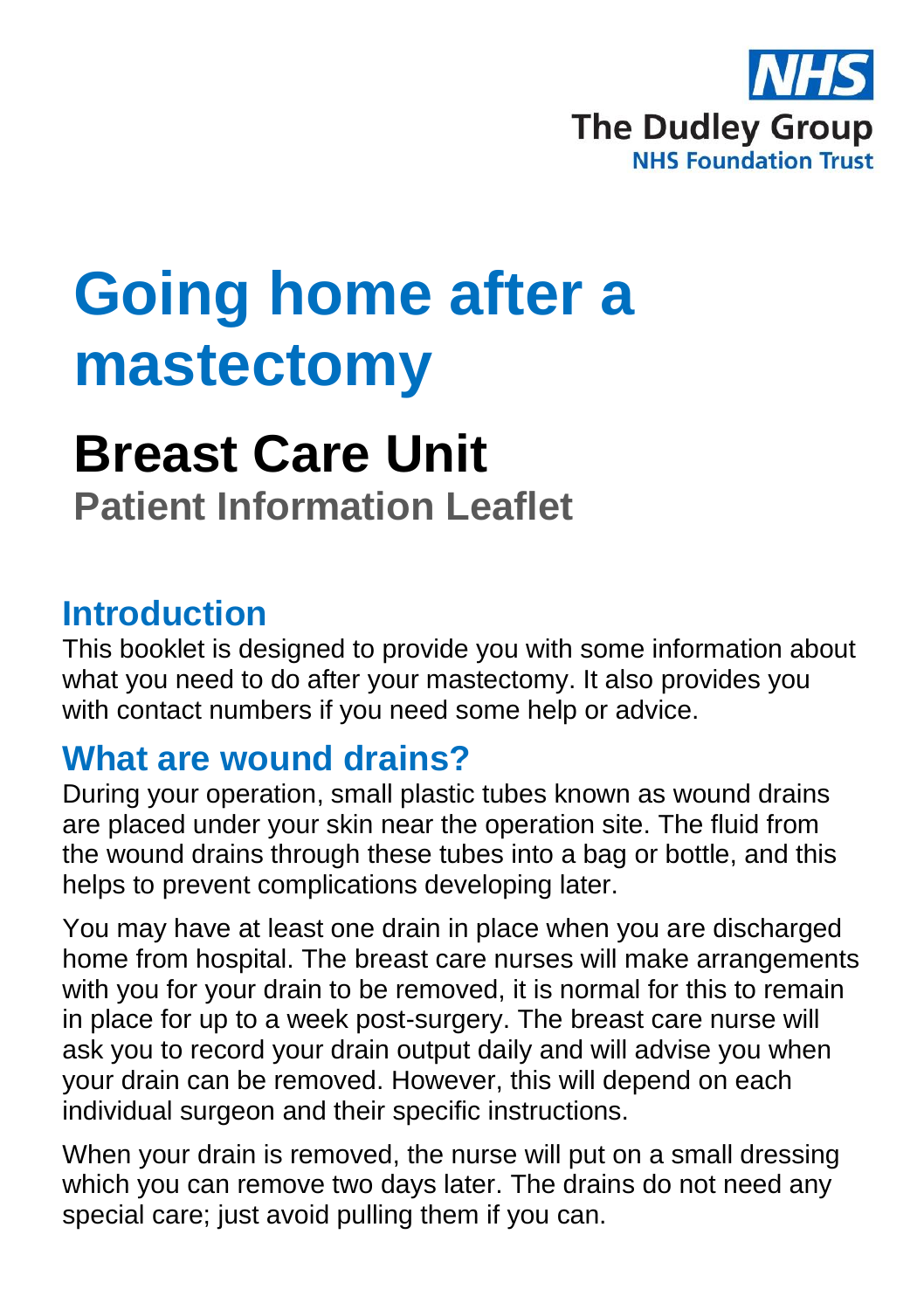## **How do I look after my wound?**

Your wound will be checked before you leave hospital. In most cases, the stitches are dissolvable and will not need to be removed. If you have surgical taping in layers across your surgical wound, this is to remain in place until you see your consultant two weeks after your surgery.

Alternatively, if you have a single dressing, this should be removed to assist wound healing five days after your operation or as advised by your surgeon. An appointment will be made for this within the nurse-led wound dressings clinic. Alternatively, you can attend your GP practice to have the dressing removed.

You might find that as the bruising develops, you become uncomfortable and sore. Painkillers such as paracetamol should be enough to take this uncomfortable feeling away (always read the label; do not exceed the recommended dose).

It is quite normal for your arm, breast or chest wall to tingle, feel tight and be tender. This may persist for a few weeks after surgery.

If you have had some lymph nodes removed, you may have a numb feeling on the inside of your arm and sometimes it can be quite painful. It should improve with time although some areas can occasionally remain numb.

It is important that you do arm exercises after your operation to encourage a full range of movement back into your arm. These should be continued three times a day for at least six months. The breast care nurses and the physiotherapist will give you a leaflet explaining the exercises before you leave hospital.

Occasionally, you may notice inflammation or signs of infection, such as redness, heat, swelling or discharge from the wound. Please ring the breast care nurses on 01384 244065 or your GP for advice, if you notice any of these.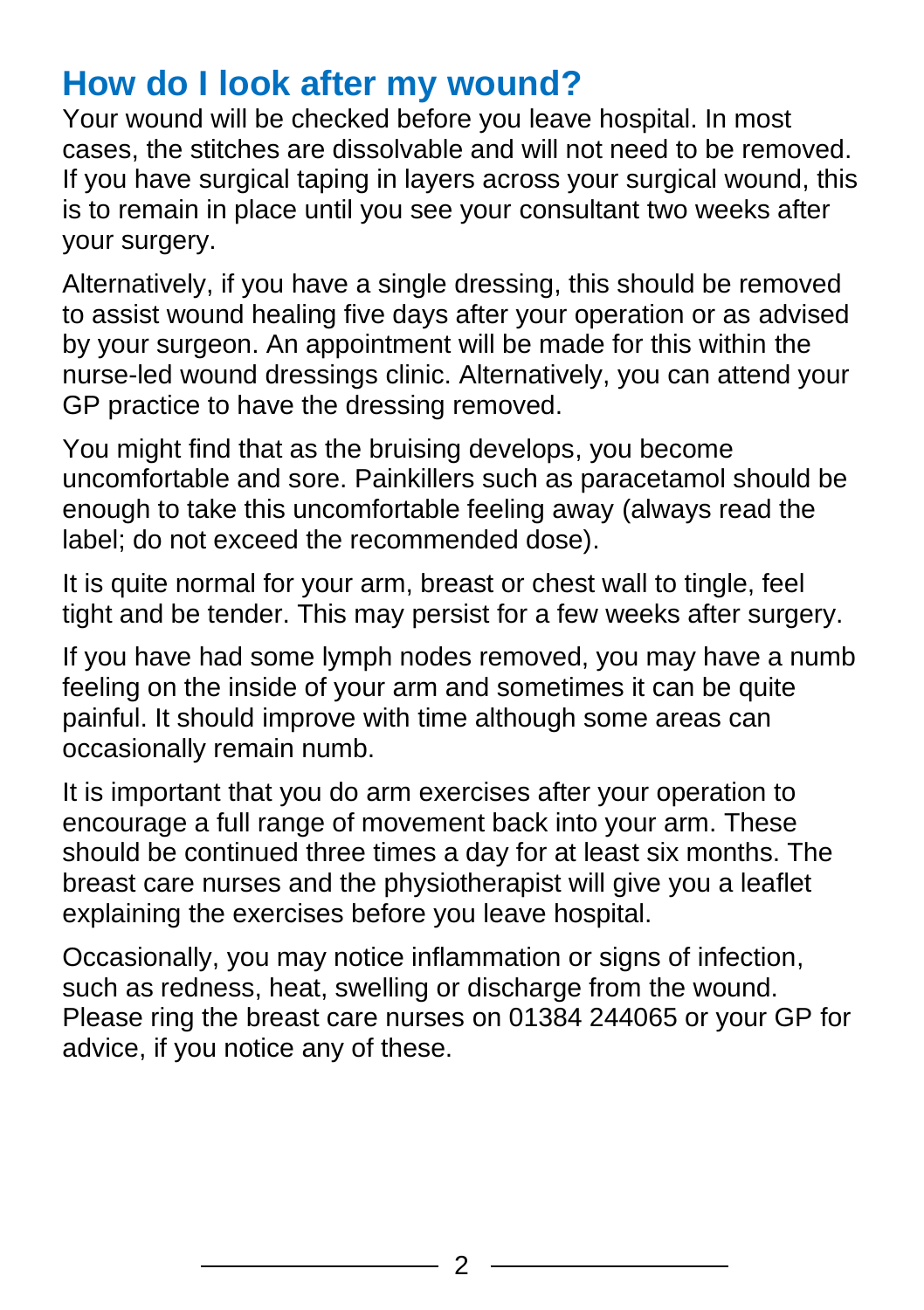# **Collection of fluid under the wound**

In the first weeks after surgery, some women get a collection of fluid usually along the scar line or in the armpit area. The fluid is quite harmless and usually goes away by itself.

However, if it forms a lump that limits your movement, we may need to remove some of the fluid using a syringe and needle. If you have any concerns about this, please ring the breast care nurses for advice.

## **What about baths and showers?**

In the first three days after surgery, it does not matter if you splash your dressing but avoid soaking it. Once the dressings are removed, a daily bath or shower is advisable but avoid using perfumed soap or deodorants until your scar is well healed. Carefully pat your skin dry afterwards. If, however, you have surgical taping, this can be dried on a cool setting with a hair dryer.

#### **Your emotions**

It can be very frightening to know that you are going to lose your breast and it is often difficult to take everything in that is said to you at the time this is discussed.

Often, your emotions are on a roller coaster and may range from anger and bitterness to sadness and distress. There may be times when you feel distracted and unable to concentrate, or you may have difficulty sleeping. Feeling numb is also an emotional response, a self-protective one which intends to shield you from deeper feelings that threaten and overwhelm you. All of these emotions are normal and may continue for some time.

Expect to have a few days when you feel more 'weepy' than normal – this is to be expected. Over a period of time this will become less and less frequent. Tears are a release mechanism within the body. You will find that you move through these emotions as part of the process of coming to terms with having cancer.

If you would like to talk to someone about this, please contact the breast care nurses.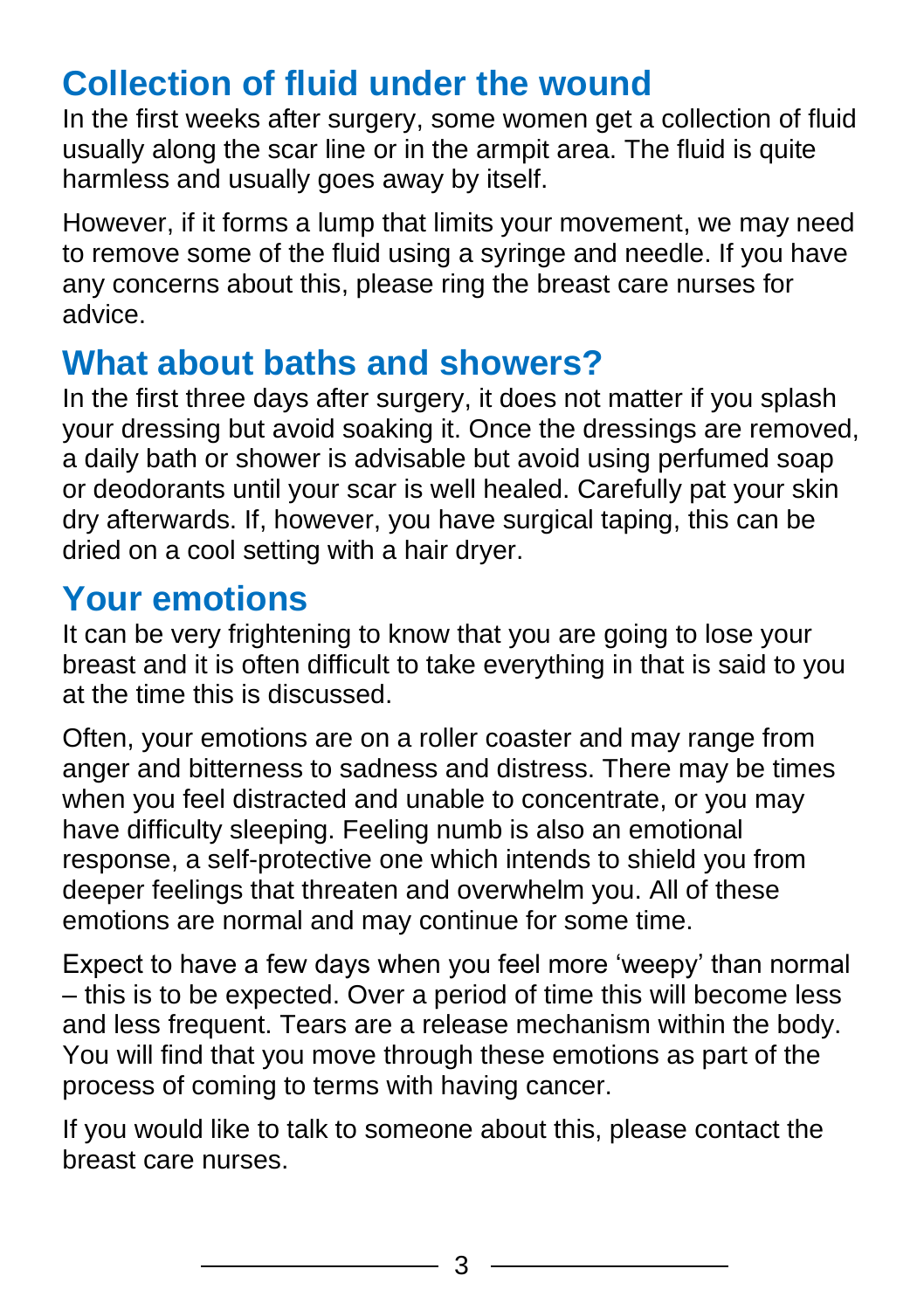# **What is a breast prosthesis?**

A removable breast prosthesis is a replacement for a natural breast which fits inside your bra. The first prosthesis we give you will be a temporary one made of soft lightweight material, known as a softie. You should be fitted with this five days post-surgery at a wound dressings clinic appointment or before leaving hospital if you prefer. It is your choice whether you wear it or not.

A more permanent, removable prosthesis made of silicone will be offered to you. This will be fitted after your operation when your wound has healed and the swelling has reduced. We will send you an appointment for this fitting six weeks after your operation. If you do not receive this, please contact the breast care nurses to make your appointment.

These usually need replacing every three to four years or sooner if you lose or gain weight. It is not necessary to buy any new bras before your prosthesis-fitting appointment.

#### **What clothes should I wear?**

This depends entirely on how quickly the scar line heals and how you feel. Some women find that straight after the surgery anything that puts pressure on the healing wound is uncomfortable. So for about six weeks after surgery, you may find a bra too restrictive.

You may prefer to wear a camisole, crop top or seamless cotton vest whilst at home, and wear your bra and soft prosthesis when you go out. Just wear what you feel comfortable in.

#### **Should I rest or exercise?**

You will probably feel tired after your operation, both emotionally and physically, so take things slowly and build up to normal activity gradually. Resting is important.

However, it is important to continue with the exercises you have been shown as this will help you get a full range of movement back in your arm and shoulder.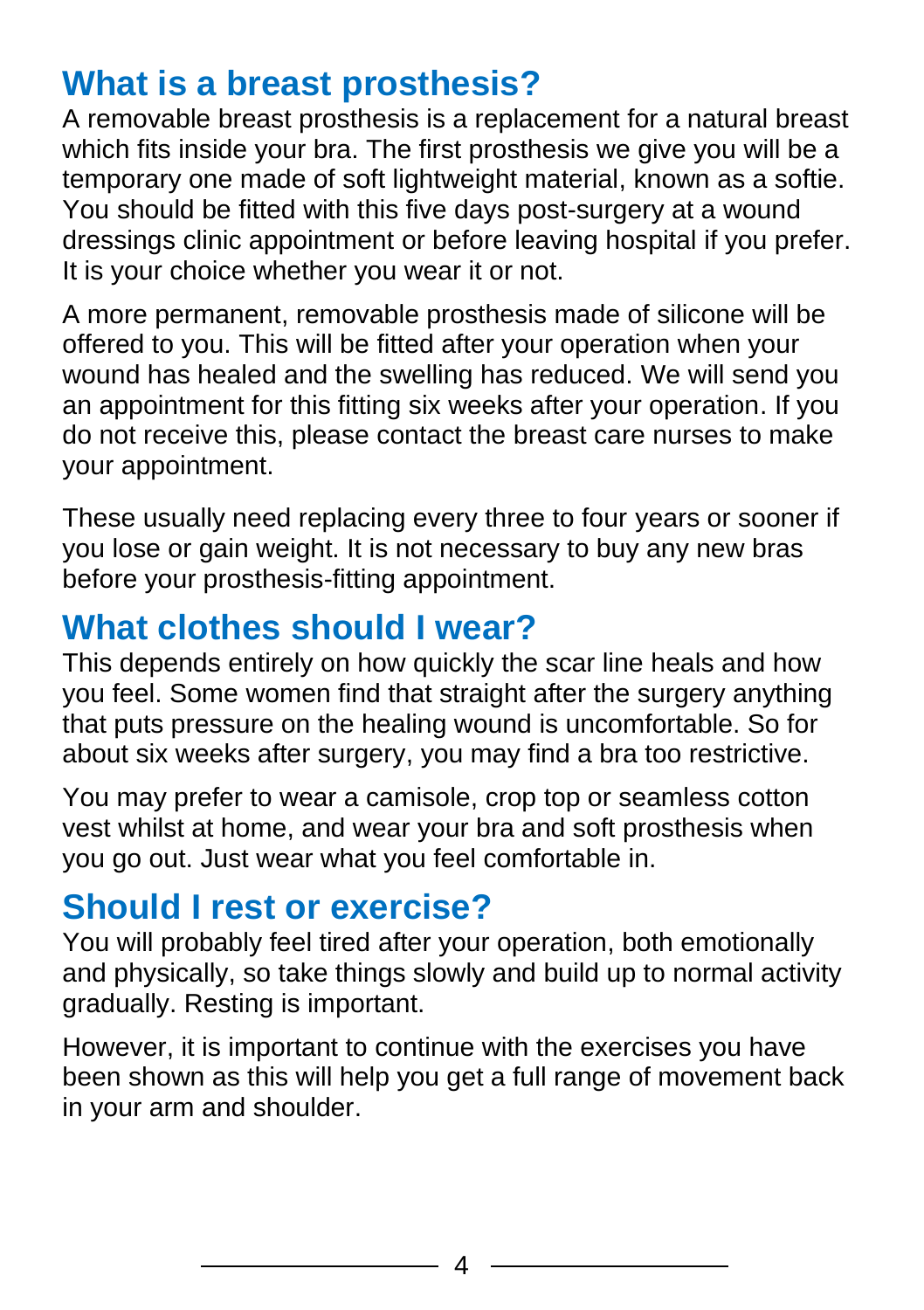There is very little restriction on what you can and cannot do. However, it is advisable to avoid heavy lifting, such as shopping bags or a vacuum cleaner, for about six weeks after the operation until your wound has fully healed. Some people find that swimming is a comfortable exercise once the wound has healed.

# **Should I drive?**

It is best to avoid driving for two to three weeks. This allows the wound to heal and ensures that you are able to react in emergency situations without the fear of hurting your wound. When you feel able to drive, it is best to contact your car insurance company and check their rules for driving after an operation.

#### **When should I go back to work?**

This depends on you; there are no right or wrong times. It depends on the type of work you do and how you feel in yourself. Most women take three to five weeks off work after surgery. If you ask on the ward you stay on, staff will give you a first fit note (Statement of Fitness to Work – sick note). Your GP will give you a final note so that you can return to work.

## **When will I get the results of my operation?**

We will give you an outpatient appointment either before you leave the ward, or alternatively it will be sent through the post. This is usually two to three weeks after your operation.

At this appointment, your consultant will explain your results to you, and discuss any further treatment. You may want to write down any questions in preparation for this visit. Do not feel that you have to attend any appointment alone. You are very welcome to bring your husband, partner or a friend.

It is likely that your surgeon will want you to meet one of the oncologists (cancer specialists) who are part of the breast cancer team, to discuss any additional treatments that may be beneficial. A referral to the oncologist will be discussed with you at the time of your follow-up appointment. You should be contacted with an appointment within two to three weeks of this referral.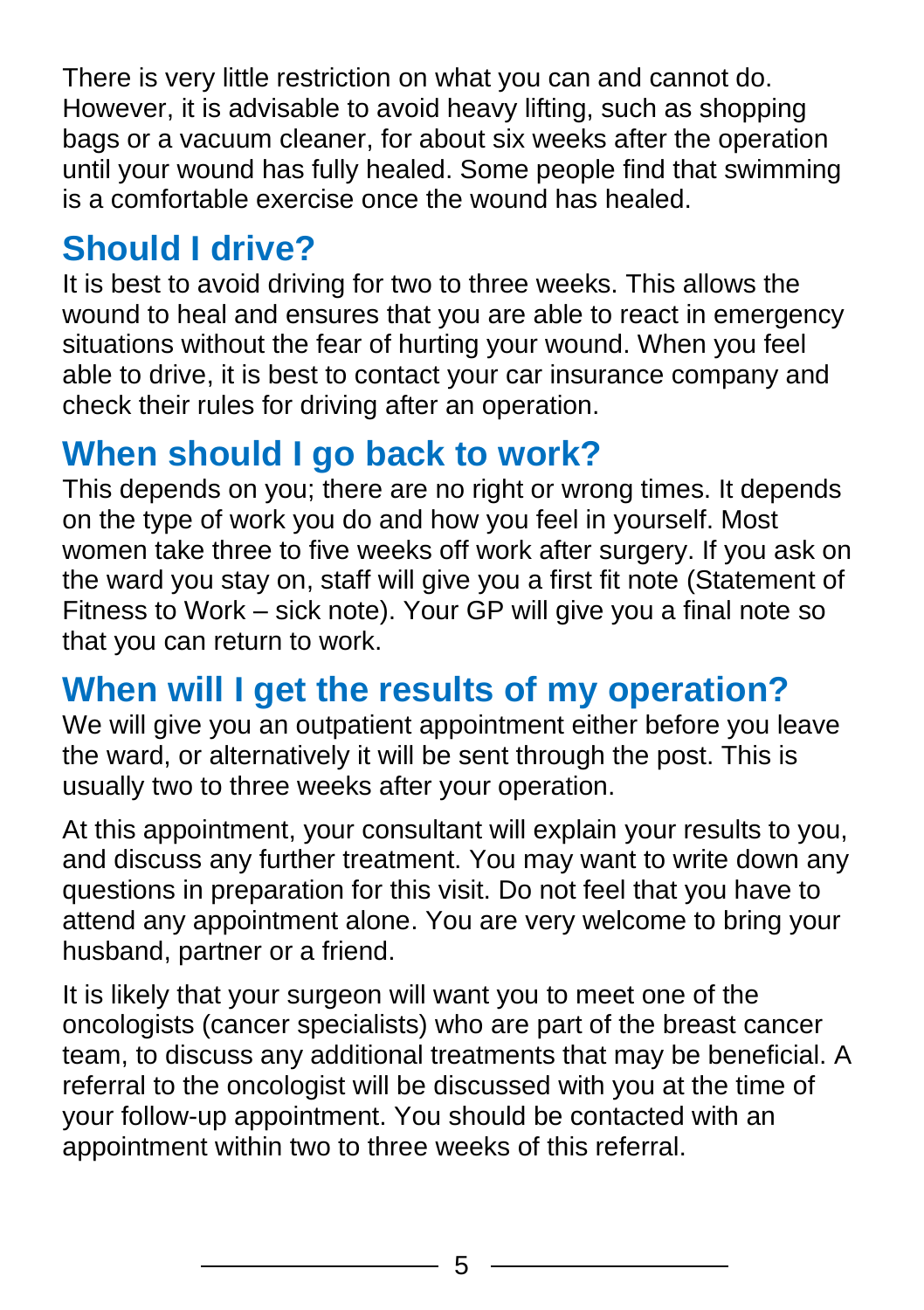# **What is lymphoedema?**

This is a swelling condition seen when the lymphatic system is damaged or blocked – the swelling is due to a build-up of fluid. Following removal of the lymph nodes and/or radiotherapy, a small number of women may develop lymphoedema of the arm. This can be immediately after surgery, within a few months of surgery or even up to several years later.

#### **Important points about arm and hand care**

It is important for you to use your affected arm as normally as possible after surgery and to continue the arm exercises you have been shown for at least six months. In addition:

- Avoid heavy lifting such as shopping bags and vacuum cleaners.
- When sitting in a chair relaxing, raise your arm on a pillow to reduce swelling.
- Offer your other arm for all injections, taking of blood pressure or for any blood tests.
- Wear gloves when washing up.
- Use thimbles when sewing.
- Use an electric shaver for shaving.
- Wear gloves when gardening.
- Avoid getting sunburn. Always wear a high factor sunscreen or block.
- Use an insect repellent.
- Moisturise your hand and arm using hand cream or moisturising cream or lotion to prevent breaks in dry skin.
- Clean any cuts and scrapes well. Look for inflammation, redness and swelling which may be a sign of infection and contact your GP if you get these symptoms.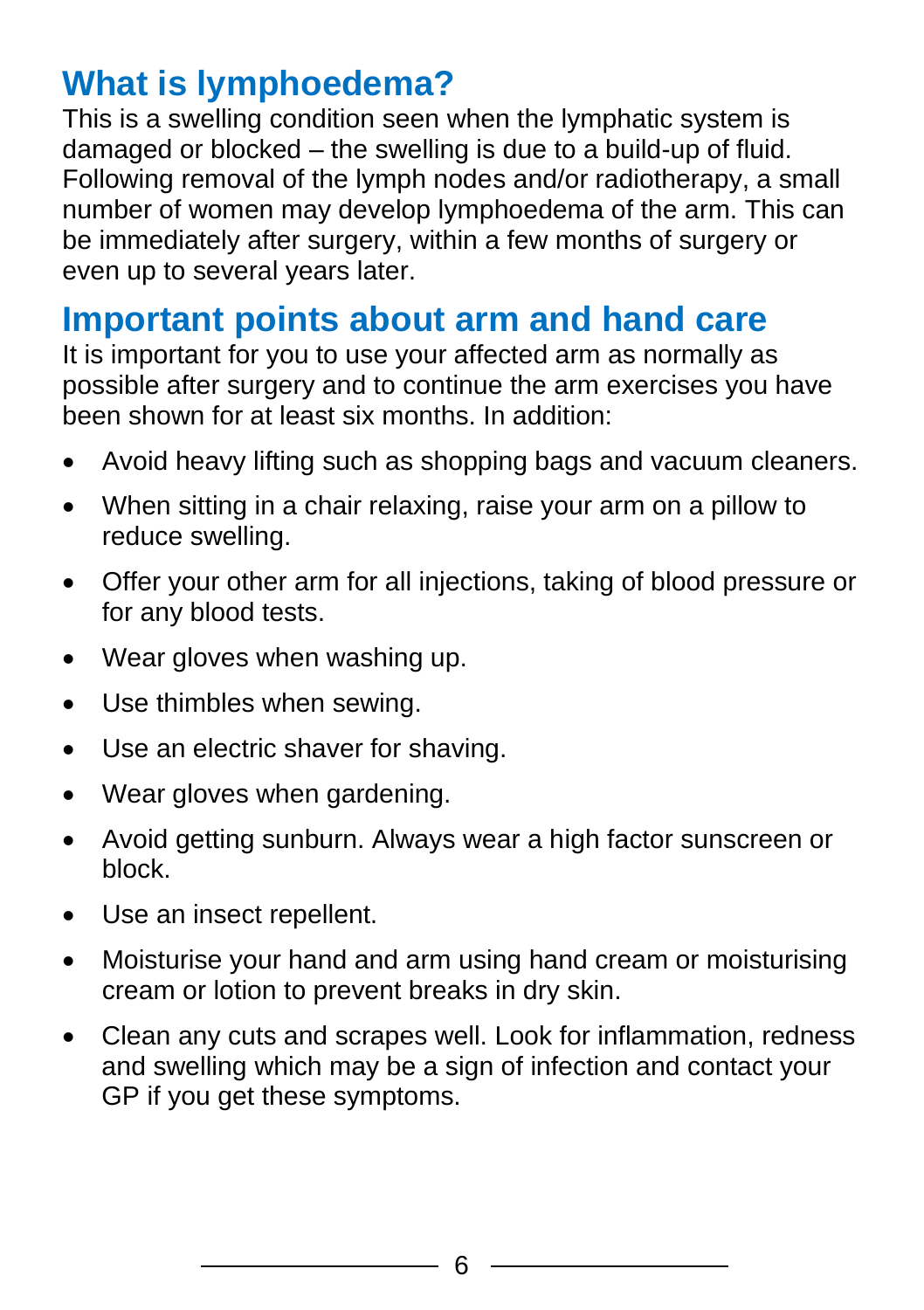## **How can I contact the breast care nurses?**

The breast care nurses are available 8.30am to 4.30pm, Monday to Friday on 01384 244065.

They are based at: Russells Hall Hospital **Dudley** West Midlands DY1 2HQ

If you have any concerns at the weekend, please ring the Surgical Assessment Unit on 01384 244359.

## **Can I find out more?**

#### **Useful organisations in the local area**

#### **Dudley and District Cancer Support Centre**

The White House 10, Ednam Road **Dudley** DY1 1JX 01384 231232 [www.support4cancer.org.uk](http://www.support4cancer.org.uk/)

Provides a range of services including information, a helpline, complementary therapies, gentle exercise, yoga and one-to-one counselling. Services and facilities are provided free of charge.

#### **The Dudley Group Breast Cancer Support Group**

Meets the first Thursday of every month at 10am to 12noon.

Ring the breast care nurses for more details on 01384 244065.

#### **National support and information organisations**

#### **Breast Cancer Care**

0808 800 6000 [www.breastcancercare.org.uk](http://www.breastcancercare.org.uk/)

Provides telephone information, a helpline, financial or practical help, self-help support groups and nursing care.